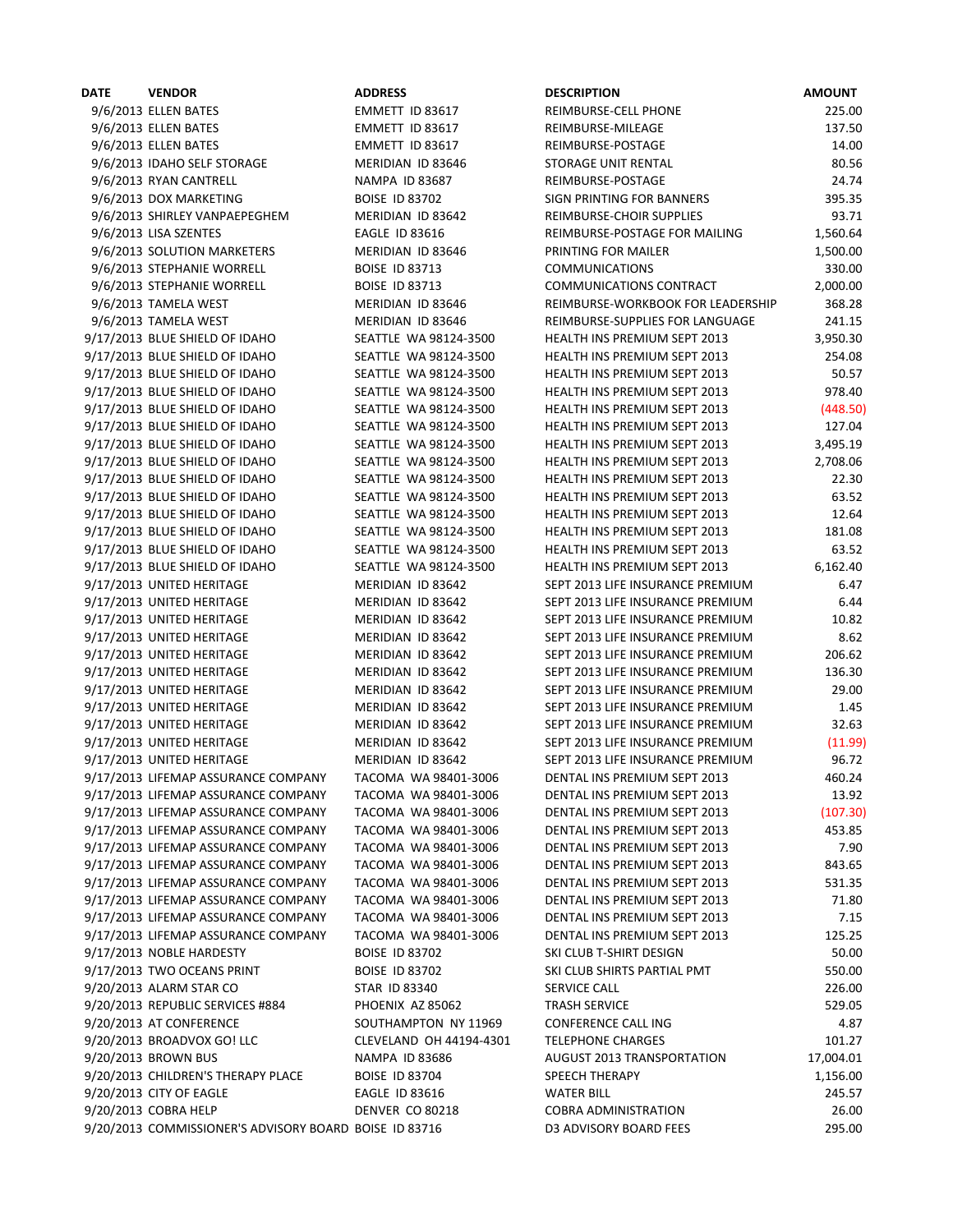| 9/20/2013 EAGLE SEWER                    | <b>EAGLE ID 83616</b>     | <b>SEWER BILL</b>                     | 480.00   |
|------------------------------------------|---------------------------|---------------------------------------|----------|
| 9/20/2013 GIBBONS SCOTT & DEAN           | CALDWELL ID 83605         | INTERIIM AUDIT FEE                    | 3,000.00 |
| 9/20/2013 GREATAMERICA LEASING CORP      | DALLAS TX 75266-0831      | PHONE SYSTEM LEASE                    | 924.16   |
| 9/20/2013 GRIFFIN & GRIFFIN CLEANING INC | <b>EAGLE ID 83616</b>     | CLEAN AND REFINISH GYM FLOOR          | 2,250.00 |
| 9/20/2013 GRIFFIN & GRIFFIN CLEANING INC | <b>EAGLE ID 83616</b>     | CLEAN AND REFINISH GYM FLOOR          | 2,250.00 |
| 9/20/2013 IDAHO COUNCIL ON ECON. ED.     | BOISE ID 83725-1640       | 8-19-13 ICEE TEACHER INSERVICE FEE    | 2,050.00 |
| 9/20/2013 IDAHO POWER                    | SEATTLE WA 98124-1966     | <b>POWER BILL</b>                     | 2,568.29 |
| 9/20/2013 GE CAPITAL                     | DALLAS TX 75265-0073      | <b>COPIER LEASE</b>                   | 367.98   |
| 9/20/2013 INTERMOUNTAIN GAS CO.          | <b>BOISE ID 83732</b>     | <b>MONTHLY UTILITY BILL</b>           | 32.02    |
| 9/20/2013 ITG                            | FARGO ND 58106-9022       | <b>OVERAGES MAY 2013</b>              | 1,170.00 |
|                                          |                           |                                       |          |
| 9/20/2013 ITG                            | FARGO ND 58106-9022       | <b>OVERAGES AUG 2013</b>              | 5,580.00 |
| 9/20/2013 KELLY SERVICES INC             | CHICAGO IL 60677-1002     | ADMINISTRATIVE SUPPORT                | 1,862.53 |
| 9/20/2013 KELLY SERVICES INC             | CHICAGO IL 60677-1002     | <b>ADMINISTRATIVE SUPPORT</b>         | 2,414.71 |
| 9/20/2013 KELLY SERVICES INC             | CHICAGO IL 60677-1002     | <b>ADMINISTRATIVE SUPPORT</b>         | 1,863.87 |
| 9/20/2013 KELLY SERVICES INC             | CHICAGO IL 60677-1002     | <b>ADMINISTRATIVE SUPPORT</b>         | 26.88    |
| 9/20/2013 KELLY SERVICES INC             | CHICAGO IL 60677-1002     | <b>ADMINISTRATIVE SUPPORT</b>         | 1,383.05 |
| 9/20/2013 KELLY SERVICES INC             | CHICAGO IL 60677-1002     | <b>ADMINISTRATIVE SUPPORT</b>         | 1,832.78 |
| 9/20/2013 OFFICE DEPOT                   | CINCINNATI OH 45263       | <b>OFFICE SUPPLIES</b>                | 48.48    |
| 9/20/2013 OFFICE DEPOT                   | CINCINNATI OH 45263       | <b>OFFICE SUPPLIES</b>                | 164.70   |
| 9/20/2013 OFFICE DEPOT                   | CINCINNATI OH 45263       | OFFICE SUPPLIES                       | 298.60   |
| 9/20/2013 OFFICE DEPOT                   | CINCINNATI OH 45263       | OFFICE SUPPLIES                       | 329.40   |
|                                          |                           |                                       |          |
| 9/20/2013 OFFICE DEPOT                   | CINCINNATI OH 45263       | <b>OFFICE SUPPLIES</b>                | 259.20   |
| 9/20/2013 OFFICE DEPOT                   | CINCINNATI OH 45263       | <b>OFFICE SUPPLIES</b>                | 75.02    |
| 9/20/2013 OFFICE DEPOT                   | CINCINNATI OH 45263       | <b>STUDENT CHAIRS</b>                 | 1,318.30 |
| 9/20/2013 OFFICE DEPOT                   | CINCINNATI OH 45263       | OFFICE SUPPLIES                       | 176.31   |
| 9/20/2013 OFFICE DEPOT                   | CINCINNATI OH 45263       | <b>OFFICE SUPPLIES</b>                | 40.80    |
| 9/20/2013 OFFICE DEPOT                   | CINCINNATI OH 45263       | <b>TABLES FOR ELEMENTARY</b>          | 88.53    |
| 9/20/2013 OFFICE DEPOT                   | CINCINNATI OH 45263       | <b>OFFICE SUPPLIES</b>                | 54.49    |
| 9/20/2013 OFFICE DEPOT                   | CINCINNATI OH 45263       | OFFICE SUPPLIES                       | 10.36    |
| 9/20/2013 OFFICE DEPOT                   | CINCINNATI OH 45263       | OFFICE SUPPLIES                       | 44.64    |
| 9/20/2013 OFFICE DEPOT                   | CINCINNATI OH 45263       | <b>OFFICE SUPPLIES</b>                | 156.31   |
| 9/20/2013 PACIFIC BACKFLOW               | BOISE ID 83709-1449       | BACKFLOW TEST 8-06-13                 | 105.00   |
|                                          |                           |                                       |          |
| 9/20/2013 CENTURY LINK                   | PHOENIX AZ 85038-9040     | <b>TELEPHONE CHARGES</b>              | 57.22    |
| 9/20/2013 SHILO AUTOMATIC SPRINKLERS     | <b>NAMPA ID 83687</b>     | ANNUAL FIRE SPRINKLER INSPECTION      | 425.00   |
| 9/20/2013 SHELLEY YOUNG                  | MERIDIAN ID 83646         | MASCOT/LOGO DESIGN                    | 60.00    |
| 9/20/2013 SHIRLEY VANPAEPEGHEM           | MERIDIAN ID 83642         | REIMBURSE-MUSIC ROOM STEREO           | 305.75   |
| 9/20/2013 SOLUTIONPRO                    | <b>BOISE ID 83709</b>     | <b>FIBER WTF</b>                      | 1,493.00 |
| 9/20/2013 STATE INSURANCE FUND           | BOISE ID 83799-0002       | <b>WORKERS COMPENSATION INSURANCE</b> | 1,605.00 |
| 9/20/2013 STEPHANIE WORRELL              | <b>BOISE ID 83713</b>     | <b>COMMUNICATIONS</b>                 | 1,612.50 |
| 9/20/2013 SUMMER LAWNS INC.              | <b>BOISE ID 83714</b>     | SPRINKLER REPAIRS                     | 108.55   |
| 9/20/2013 SUMMER LAWNS INC.              | <b>BOISE ID 83714</b>     | PER MONTHLY CONTRACT                  | 650.83   |
| 9/20/2013 MCGRAW-HILL EDUCATION          | CHICAGO IL 60694-1545     | <b>TEXTBOOKS FOR ECON-CORONADO</b>    | 685.75   |
| 9/20/2013 WAXIE SANITARY SUPPLY          | LOS ANGELES CA 90060-0227 | BATHROOM/JANITORIAL SUPPLIES          | 119.00   |
| 9/20/2013 WAXIE SANITARY SUPPLY          | LOS ANGELES CA 90060-0227 | BATHROOM/JANITORIAL SUPPLIES          | 764.72   |
|                                          |                           |                                       |          |
| 9/20/2013 ALARM STAR CO                  | STAR ID 83340             | INITITAL SERVICE - FIRST HOUR         | 153.00   |
| 9/25/2013 CITY OF EAGLE                  | EAGLE ID 83616            | APP & PERMIT FEE FOR SIGNAGE          | 110.00   |
| 9/25/2013 HEALTH EQUITY INC              | PORTLAND OR 97219         | HSA EMPLOYER CONTRIBU - 09-2013       | 108.00   |
| 9/25/2013 HEALTH EQUITY INC              | PORTLAND OR 97219         | HSA EMPLOYER CONTRIBU - 09-2013       | 108.00   |
| 9/25/2013 HEALTH EQUITY INC              | PORTLAND OR 97219         | HSA EMPLOYER CONTRIBU - 09-2013       | 1,080.00 |
| 9/25/2013 HEALTH EQUITY INC              | PORTLAND OR 97219         | HSA EMPLOYER CONTRIBU - 09-2013       | 21.50    |
| 9/25/2013 HEALTH EQUITY INC              | PORTLAND OR 97219         | HSA EMPLOYER CONTRIBU - 09-2013       | 1,166.50 |
| 9/25/2013 ADAMS, AMY                     | MERIDIAN, ID 83646        | COMPENSATION                          | 1,200.00 |
| 9/25/2013 BATES, ELLEN                   | EMMETT, ID 83617          | COMPENSATION                          | 4,037.67 |
| 9/25/2013 BEATTY, EILEEN                 | BOISE, ID 83704           | COMPENSATION                          | 4,595.66 |
| 9/25/2013 BEGLINGER, MEGAN               | BOISE, ID 83704           | COMPENSATION                          | 2,287.33 |
|                                          |                           |                                       |          |
| 9/25/2013 BINGHAM, LAURA                 | BOISE, ID 83713           | COMPENSATION                          | 2,587.33 |
| 9/25/2013 BISHOP, ROBERT                 | BOISE, ID 83713           | COMPENSATION                          | 4,809.33 |
| 9/25/2013 CALKINS, BRAD                  | BOISE, ID 83703           | COMPENSATION                          | 3,180.29 |
| 9/25/2013 CANTRELL, RYAN                 | NAMPA, ID 83687           | COMPENSATION                          | 5,000.00 |
| 9/25/2013 COBURN, GEORGE                 | MERIDIAN, ID 83646        | COMPENSATION                          | 6,000.00 |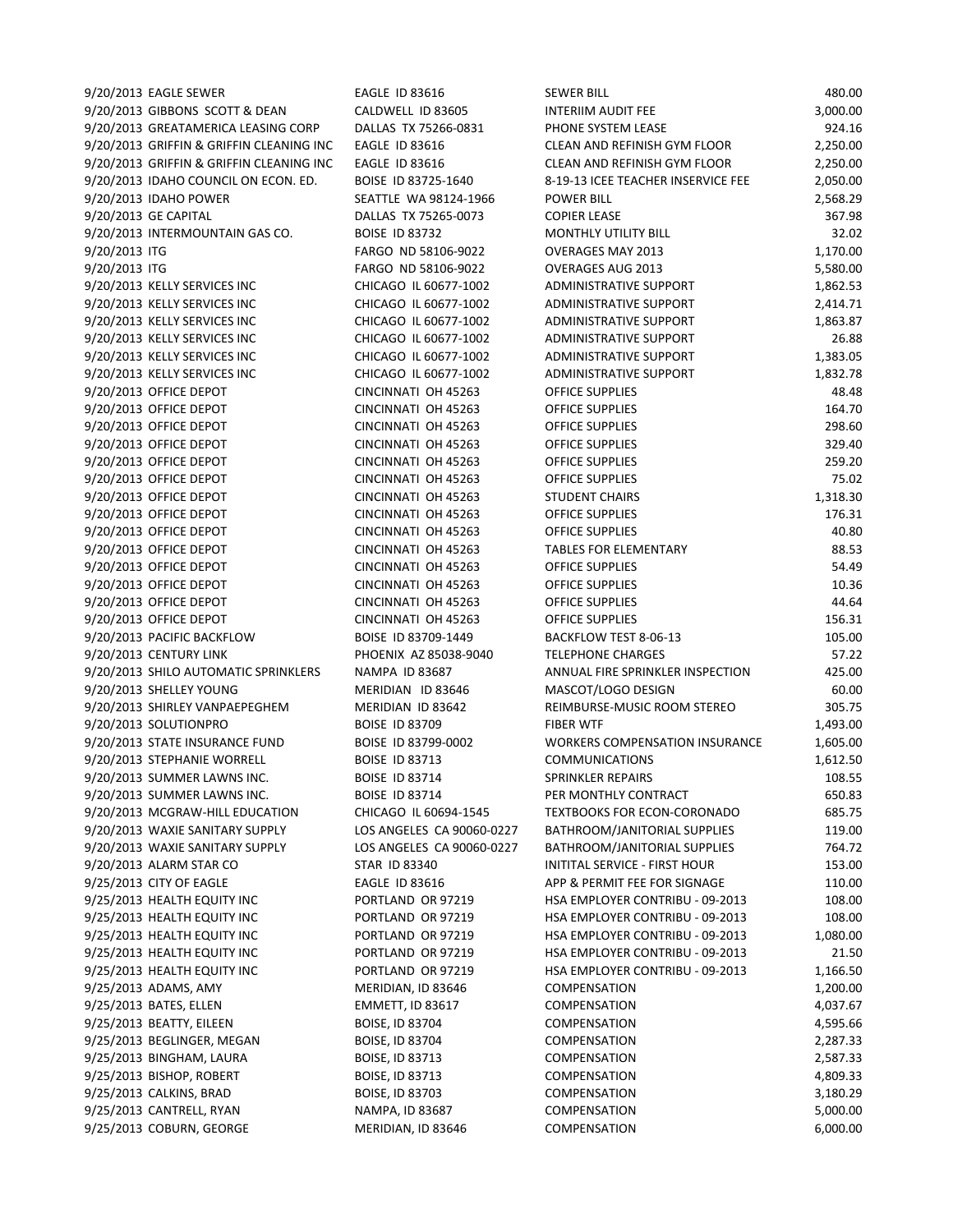9/25/2013 COMPTON, CYNTHIA EAGLE, ID 83616 COMPENSATION 2,136.33 9/25/2013 CONTI, DANIEL BOISE, ID 83714 COMPENSATION 4,932.48 9/25/2013 CORONADO, ADRIEN BOISE, ID 83707 COMPENSATION 4,115.00 9/25/2013 CRAIG, SHERI EAGLE, ID 83616 COMPENSATION 600.00 9/25/2013 DAVIS, SHAY **MERIDIAN, ID 83646** COMPENSATION 4,078.16 9/25/2013 DOWNS, KYLE **BOISE, ID 83705** COMPENSATION 1,763.75 9/25/2013 DRAIN, SHERI EAGLE, ID 83616 COMPENSATION 4,224.66 9/25/2013 DRICK, BONNIE EAGLE, ID 83616 COMPENSATION 4,637.33 9/25/2013 EARDLEY, TERESA MERIDIAN, ID 83646 COMPENSATION 2,587.33 9/25/2013 ECHOLS, WENDY MERIDIAN, ID 83646 COMPENSATION 600.00 9/25/2013 EVANS, MELANIE STAR, ID 83669 COMPENSATION 670.00 9/25/2013 EVERTS, JENNIFER KUNA, ID 83634 COMPENSATION 2,587.33 9/25/2013 GARDNER, JANE NAMPA, ID 83651 COMPENSATION 4,922.66 9/25/2013 HANDYSIDE, JULIE NAMPA, ID 83651 COMPENSATION 4,595.66 9/25/2013 HANSEN, JOHN BOISE, ID 83716 COMPENSATION 5,497.66 9/25/2013 HAWKINS, CASEY EAGLE, ID 83616 COMPENSATION 4,809.33 9/25/2013 HENDERSHOT, CAROL STAR, ID 83669 COMPENSATION 3,423.33 9/25/2013 HOLT, LISA EAGLE, ID 83616 COMPENSATION 2,587.33 9/25/2013 HOWARD, CAROLYN EMMETT, ID 83617 COMPENSATION 2,587.33 9/25/2013 HUGHES, CATHY STAR, ID 83669 COMPENSATION 1,120.00 9/25/2013 KREPS, CODY NAMPA, ID 83687 COMPENSATION 891.80 9/25/2013 KULIG, MEGAN EAGLE, ID 83616 COMPENSATION 450.00 9/25/2013 LEATHERMAN, LAIENA EAGLE, ID 83616 COMPENSATION 2,134.66 9/25/2013 LEHMAN, BRITTNEY BOISE, ID 83706 COMPENSATION 2,587.33 9/25/2013 MARLATT, TERI **MERIDIAN, ID 83646** COMPENSATION 695.00 9/25/2013 MAROE, LORI MERIDIAN, ID 83646 COMPENSATION 3,966.33 9/25/2013 MASSIMINO, COURTNEY NAMPA, ID 83687 COMPENSATION 3,423.33 9/25/2013 MCDONALD, MARILYN STAR, ID 83669 COMPENSATION 262.50 9/25/2013 MOATS, CARIN BOISE, ID 83703 COMPENSATION 4,851.00 9/25/2013 NIELSEN, KATIE EMMETT, ID 83617 COMPENSATION 2,587.33 9/25/2013 OBERLINDACHER, KRISTA EAGLE, ID 83616 COMPENSATION 3,950.05 9/25/2013 OLIVER, ASHLEIGH BOISE, ID 83706 COMPENSATION 1,293.66 9/25/2013 PEMBLE, JOAN CALDWELL, ID 83605 COMPENSATION 4,429.50 9/25/2013 PETTIT, MILTON EAGLE, ID 83616 COMPENSATION 4,277.75 9/25/2013 RAU, SHIRLEY BOISE, ID 83703 COMPENSATION 5,431.83 9/25/2013 REX, PATRICE **MERIDIAN, ID 83646** COMPENSATION 2,587.33 9/25/2013 RODEGHIERO, MARIAH STAR, ID 83669 COMPENSATION 2,214.75 9/25/2013 ROSENBAUM, JOAN NAMPA, ID 83687 COMPENSATION 4,922.66 9/25/2013 SATO, DOUGLAS BOISE, ID 83706 COMPENSATION 2,928.19 9/25/2013 SAWYERS, GEORJA BOISE, ID 83714 COMPENSATION 2,587.33 9/25/2013 SCOTT, DONNA EAGLE, ID 83616 COMPENSATION 4,156.66 9/25/2013 SEVIER, KELSEY MERIDIAN, ID 83646 COMPENSATION 2,587.33 9/25/2013 SMITH, BRANDI MERIDIAN, ID 83646 COMPENSATION 600.00 9/25/2013 SODHI, PRIYANKA EAGLE, ID 83616 COMPENSATION 600.00 9/25/2013 STALLONES, ANNA NAMPA, ID 83687 COMPENSATION 2,954.50 9/25/2013 STROM, HAROLD BOISE, ID 83704 COMPENSATION 5,501.00 9/25/2013 TAYLOR, BRENDA EAGLE, ID 83616 COMPENSATION 617.50 9/25/2013 TUCKER, CATHY EAGLE, ID 83616 COMPENSATION 495.00 9/25/2013 UYEDA, NICOLE MERIDIAN, ID 83646 COMPENSATION 1,140.00 9/25/2013 VANDERWIEL, TISHA MERIDIAN, ID 83646 COMPENSATION 3,822.91 9/25/2013 VANPAEPEGHEM, SHIRLEY MERIDIAN, ID 83646 COMPENSATION 3,822.91 9/25/2013 WALLER, ERIN EAGLE, ID 83616 COMPENSATION 2,954.50 9/25/2013 WARNICK, TAMMY EAGLE, ID 83616 COMPENSATION 2,587.33 9/25/2013 WEST, TAMELA **MERIDIAN, ID 83646** COMPENSATION 3,856.07 9/25/2013 WHITMAN, BROOKE BOISE, ID 83703 COMPENSATION 565.00 9/25/2013 WILCOX, LINDA EAGLE, ID 83616 COMPENSATION 600.00 9/25/2013 WOODWARD, VICTORIA NAMPA, ID 83387 COMPENSATION 684.83 9/25/2013 YOUNG, DELANA STAR, ID 83669 COMPENSATION 1,200.00 9/25/2013 ANDERSEN, MELISSA BOISE, ID 83704 COMPENSATION 5,417.00 9/25/2013 JAMES, RAY NAMPA, ID 83686 COMPENSATION 2,253.58

| <b>DMPENSATION</b>                |  |
|-----------------------------------|--|
| <b>DMPENSATION</b>                |  |
| <b>DMPENSATION</b>                |  |
| <b>DMPENSATION</b>                |  |
| <b>DMPENSATION</b>                |  |
| OMPENSATION                       |  |
|                                   |  |
| DMPENSATION                       |  |
| <b>DMPENSATION</b>                |  |
| <b>DMPENSATION</b>                |  |
| <b>DMPENSATION</b>                |  |
| <b>DMPENSATION</b>                |  |
| OMPENSATION                       |  |
| <b>DMPENSATION</b>                |  |
| OMPENSATION                       |  |
|                                   |  |
| DMPENSATION                       |  |
| <b>DMPENSATION</b>                |  |
| <b>DMPENSATION</b>                |  |
| <b>DMPENSATION</b>                |  |
| <b>DMPENSATION</b>                |  |
| OMPENSATION                       |  |
| <b>DMPENSATION</b>                |  |
| OMPENSATION                       |  |
| <b>DMPENSATION</b>                |  |
|                                   |  |
| <b>DMPENSATION</b>                |  |
| <b>DMPENSATION</b>                |  |
| <b>DMPENSATION</b>                |  |
| <b>DMPENSATION</b>                |  |
| <b>DMPENSATION</b>                |  |
| <b>DMPENSATION</b>                |  |
| <b>DMPENSATION</b>                |  |
| OMPENSATION                       |  |
|                                   |  |
| DMPENSATION                       |  |
| <b>DMPENSATION</b>                |  |
| <b>DMPENSATION</b>                |  |
| <b>DMPENSATION</b>                |  |
| <b>DMPENSATION</b>                |  |
| OMPENSATION                       |  |
| <b>DMPENSATION</b>                |  |
| OMPENSATION                       |  |
| OMPENSATION                       |  |
|                                   |  |
| OMPENSATION                       |  |
| <b>DMPENSATION</b>                |  |
| <b>DMPENSATION</b>                |  |
| <b>DMPENSATION</b>                |  |
| OMPENSATION                       |  |
| <b>DMPENSATION</b>                |  |
| OMPENSATION                       |  |
| <b>DMPENSATION</b>                |  |
| <b>DMPENSATION</b>                |  |
|                                   |  |
| <b>DMPENSATION</b>                |  |
| <b>DMPENSATION</b>                |  |
| <b>DMPENSATION</b>                |  |
| <b>DMPENSATION</b>                |  |
| OMPENSATION                       |  |
| <b>DMPENSATION</b>                |  |
|                                   |  |
|                                   |  |
| OMPENSATION                       |  |
| OMPENSATION                       |  |
| OMPENSATION                       |  |
| OMPENSATION<br><b>DMPENSATION</b> |  |